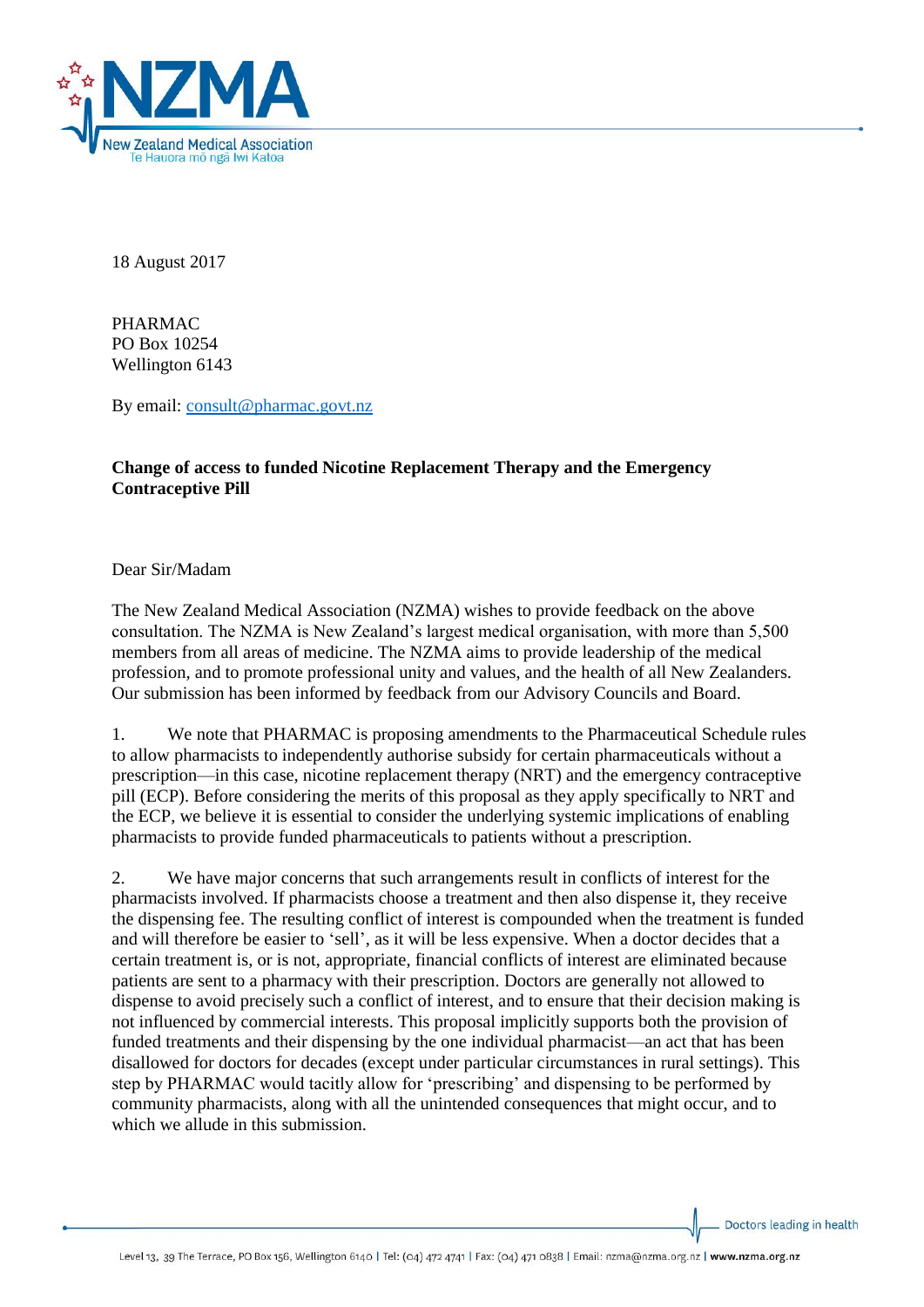3. To date, pharmacist prescribers (those with advanced postgraduate training) have not been allowed to own community pharmacies in recognition of this commercial conflict of interest. We are concerned that the structural change being proposed would open the back door to funded pharmaceuticals being provided through community pharmacy (with all the attendant risks and moral hazard), as opposed to being prescribed by clinical pharmacists with their advanced postgraduate training. We seek clarification on whether the intent is to expand the number of funded pharmaceuticals provided through community pharmacy beyond NRT and the ECP and, if so, then allow doctors to own community pharmacies, and be able to dispense in addition to prescribe.

4. We note that PHARMAC's new bold goal of eliminating inequities in access to medicines by  $2025^1$  appears to align with our longstanding position on health equity,<sup>2</sup> and we support measures to improve access to NRT and the ECP where there are actual barriers. However, we are concerned that allowing community pharmacists to provide these products under subsidy will further fragment primary care and undermine continuity of care for patients. The provision of NRT and the ECP should not be viewed as discrete health interactions but rather as part of important ongoing wider health and wellbeing considerations (see paragraphs 8 and 9). This proposal, intended to improve access to NRT and the ECP, could, perversely and ironically, threaten net population health outcomes through harming wider access to effective integrated primary care.

5. We do not support parcelling off 'pieces' of patients' and their families' health in the way that could occur under this proposal. It is our view that the proposal does not meet several core principles of health workforce redesign,<sup>3</sup> including principles 8 (maintain or improve integration between involved medical services as well as integration of the patient within the healthcare system) and principle 11 (ensure all reform is based on an assessment of the best available evidence and/or practice). Furthermore, the skills involved for prescribing (after a comprehensive consultation) and for dispensing are qualitatively and quantitatively different. Doctors regularly take ultimate responsibility for medical decisions and diagnoses in situations of complexity and uncertainty, drawing on scientific knowledge and principles, clinical experience, and well developed judgement.<sup>4</sup> Their breadth and depth of training enables them to provide oversight of patient care in both acute and longer term care settings. Prescribing necessitates knowledge and skills of diagnosis, assessment and management that are built on years of clinical training and are holistic, taking into account patients' history, circumstances and environment, as well as wider population health considerations.

6. The argument that the proposal will reduce cost as a barrier to women accessing the ECP is spurious; community pharmacists currently sell the ECP for \$30-50. Yet levonorgestrel 1.5mg costs \$4.95 per tablet.<sup>5</sup> Most of the \$30-\$50 cost women pay is the consultation fee charged by the pharmacist. Extending subsidy for the ECP to community pharmacy is therefore only likely to reduce the cost of the ECP by \$4.95 (unless DHBs enter into individual arrangements with community pharmacies).

**.** 

<sup>1</sup> Pharmaceutical Management Agency. Statement of Intent 2017/18 - 2020/21. Wellington: PHARMAC, 2017. <https://www.pharmac.govt.nz/assets/SOI-2017.pdf>

 $2$  New Zealand Medical Association. Health Equity. Position Statement. Wellington: NZMA, 2011. [http://www.nzma.org.nz/\\_\\_data/assets/pdf\\_file/0016/1456/Health-equity-2011.pdf](http://www.nzma.org.nz/__data/assets/pdf_file/0016/1456/Health-equity-2011.pdf)

<sup>&</sup>lt;sup>3</sup> New Zealand Medical Association. Principles of Health Workforce Redesign. Position Statement. Wellington: NZMA, November 2011. [https://www.nzma.org.nz/\\_\\_data/assets/pdf\\_file/0018/1458/Principles-of-Health-](https://www.nzma.org.nz/__data/assets/pdf_file/0018/1458/Principles-of-Health-Workforce-Redesign-2013.pdf)[Workforce-Redesign-2013.pdf](https://www.nzma.org.nz/__data/assets/pdf_file/0018/1458/Principles-of-Health-Workforce-Redesign-2013.pdf)

<sup>&</sup>lt;sup>4</sup> New Zealand Medical Association. Consensus statement on the role of the doctor in New Zealand. Wellington: NZMA, November 2011. [http://www.nzma.org.nz/\\_\\_data/assets/pdf\\_file/0006/16980/Consensus-statement-on](http://www.nzma.org.nz/__data/assets/pdf_file/0006/16980/Consensus-statement-on-the-role-of-the-doctor-in-New-Zealand-November-2011.pdf)[the-role-of-the-doctor-in-New-Zealand-November-2011.pdf](http://www.nzma.org.nz/__data/assets/pdf_file/0006/16980/Consensus-statement-on-the-role-of-the-doctor-in-New-Zealand-November-2011.pdf)

<sup>5</sup> Pharmaceutical Schedule. August 2017.<http://www.pharmac.govt.nz/2017/08/01/Schedule.pdf#page=6>